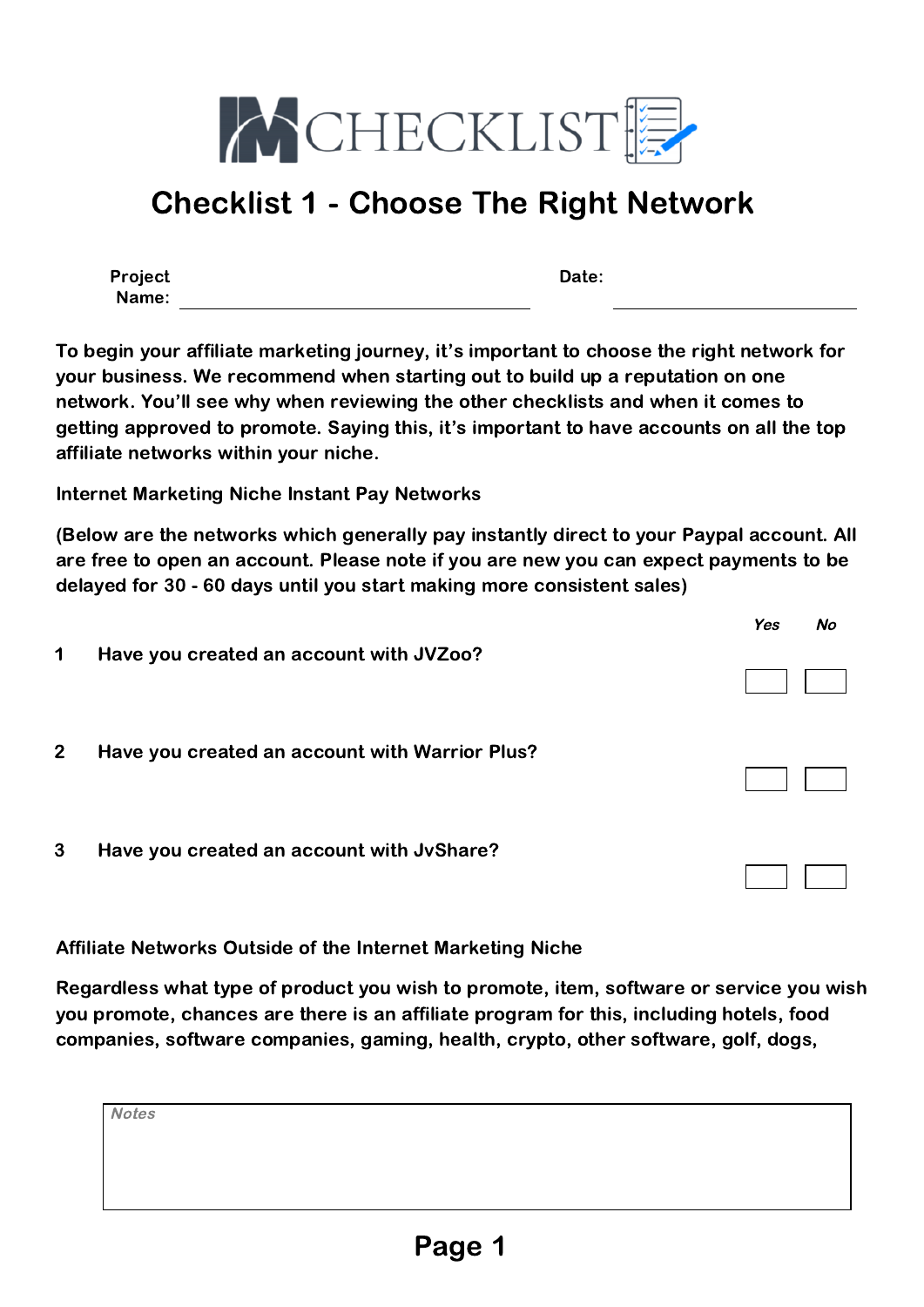

music, etc, etc. Below is a list of the most reputable affiliate companies with tens of thousands of offers at your disposal.

|                         |                                                       | Yes | No |
|-------------------------|-------------------------------------------------------|-----|----|
| $\overline{\mathbf{4}}$ | Have you created an account with Ebay Affiliates?     |     |    |
| 5                       | Have you created an account with Amazon Affiliates?   |     |    |
| 6                       | Have you created an account with Clickbank?           |     |    |
| $\overline{\mathbf{7}}$ | Have you created an account with Revenue Wire?        |     |    |
| 8                       | Have you created an account with Avantlink?           |     |    |
| 9                       | Have you created an account with Commission Junction? |     |    |
| 10                      | Have you created an account with Flex Offers          |     |    |
| 11                      | Have you created an account with Commission Factory   |     |    |
|                         | <b>Notes</b>                                          |     |    |
|                         |                                                       |     |    |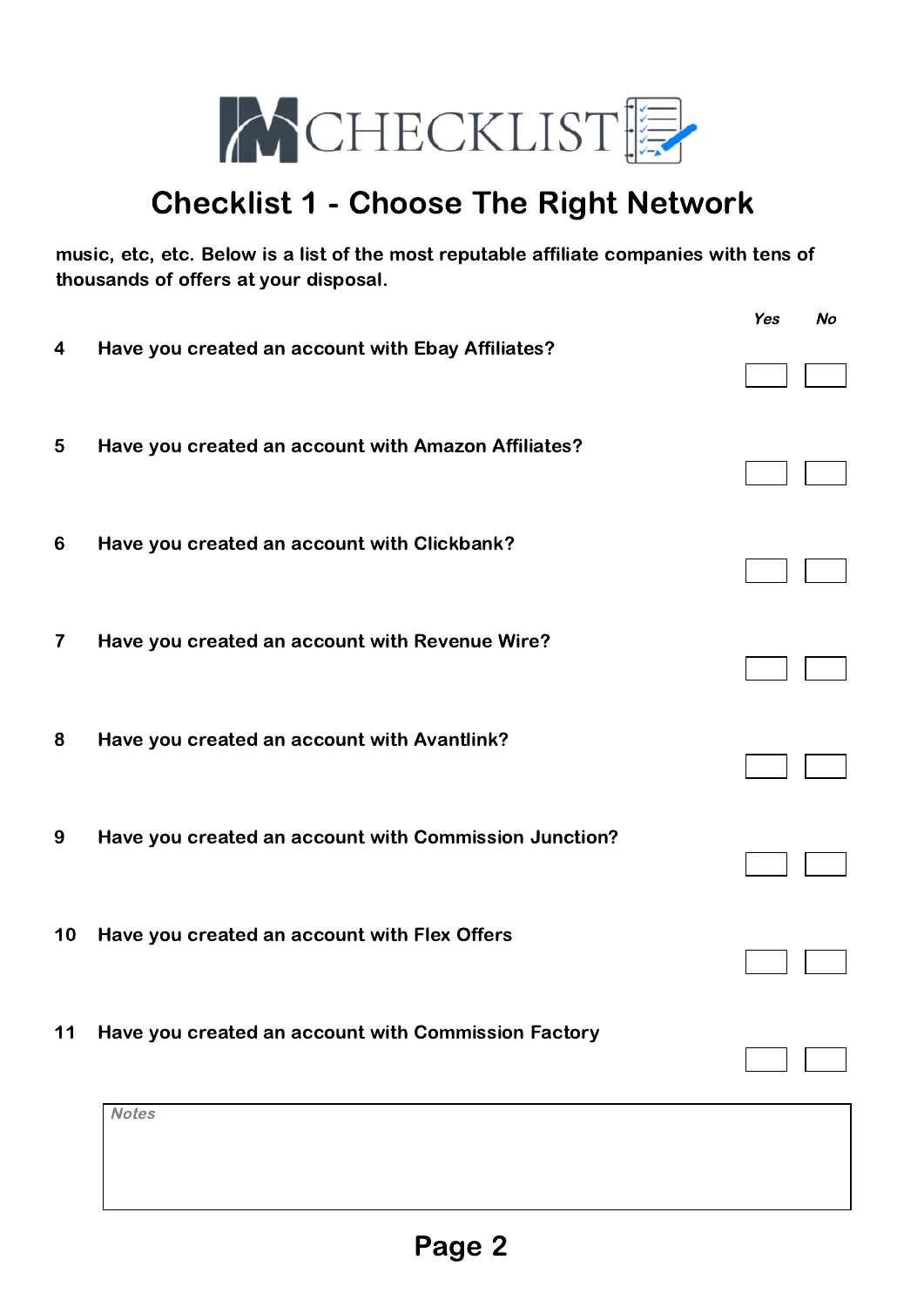

Other Networks - Is It for me?

(When it comes to new and upcoming companies we look at a few important factors before deciding to promote their offers)

|    |                                                                                                        | Yes | No |
|----|--------------------------------------------------------------------------------------------------------|-----|----|
| 12 | Is there a good selection of offers to promote?                                                        |     |    |
|    | Less than 100 we would usually pass as it tells us it's not a big network.                             |     |    |
| 13 | What are the payout terms?                                                                             |     |    |
|    | Instant is not always an option but you want to get paid within 60 days.                               |     |    |
| 14 | Is there a minimum payout?                                                                             |     |    |
|    | Be careful in this case. If the minimum payout is \$1000, can you make<br>this amount on that network? |     |    |
| 15 | Is there a fast response from support?                                                                 |     |    |
|    | It's very easy to contact and test.                                                                    |     |    |
| 16 | How long do the cookies last?                                                                          |     |    |
|    | The longer the better but if only 7 days I would pass. Most programs                                   |     |    |

offer lifetime cookie or 365 day cookie.

**Notes**